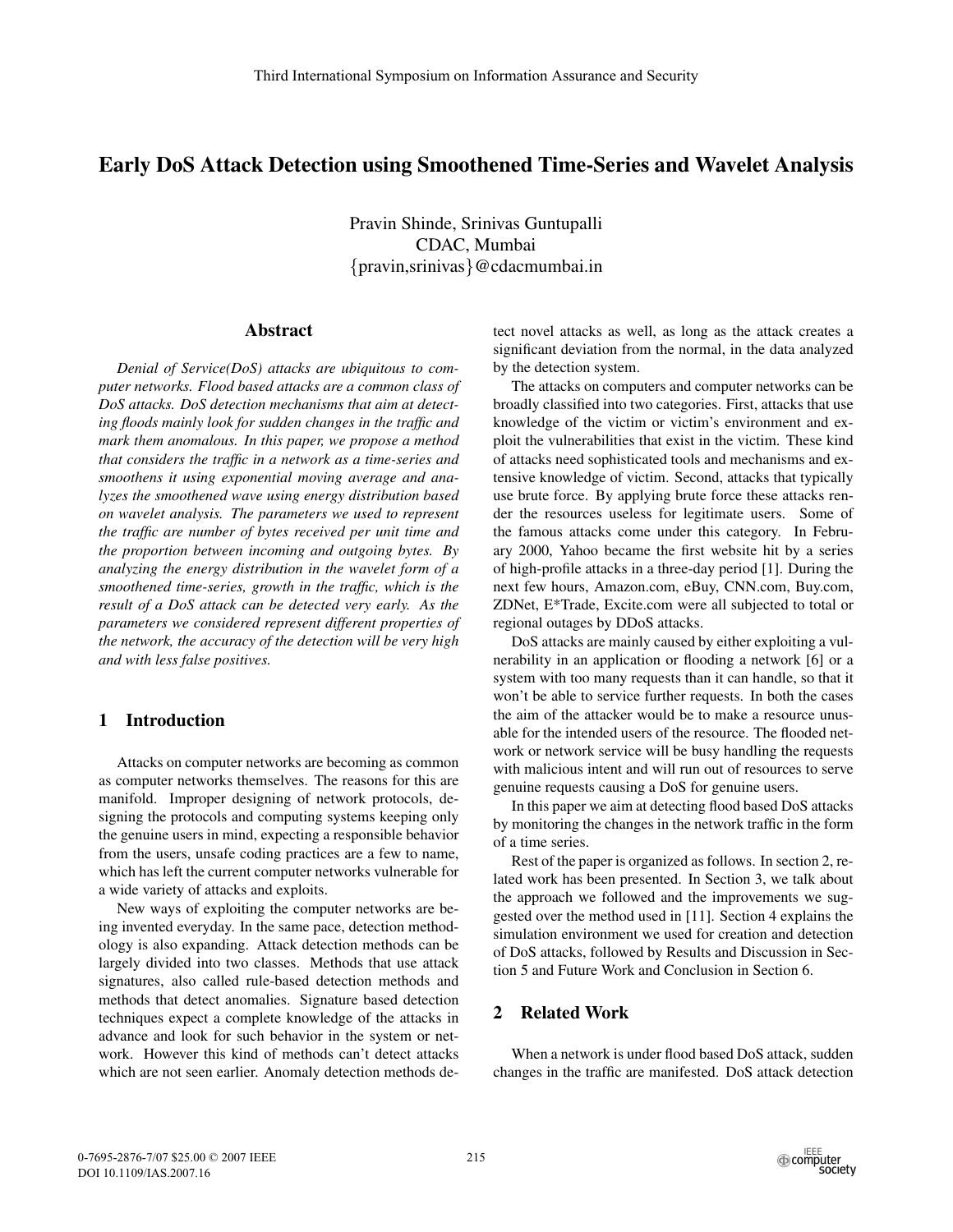methods look for this kind of changes in the network and term this as anomalous.

Attack detection methods can be largely classified into methods,

- *•* that build a model by learning the normal behavior of the network and validate the regular traffic against this model
- *•* that find anomalies by monitoring continuous changes in the network without any assumption of normalcy. Here, sudden and significant change in the network is considered as an attack

Some of the approaches in literature consider static information like the set of IP addresses that are normally seen in a particular network as normal. And when there is heavy or suspicious traffic only those are allowed in and others are dropped[12]. These set of IP addresses are continuously updated. While building this set, IP addresses that complete three-way handshake are considered genuine as spoofing is ruled out in such cases. If an IP present in this set is not active for a certain time period, it will be moved out of the set. This way, though dynamic changes in the network usage are not allowed, attacks that use random IP addresses by spoofing can be curtailed. [9] uses hop count in the received packet to infer the genuineness of the IP address. Though attacker can spoof an IP address, hop count determined from the time-to-live gives an idea of whether it is genuine or not. Once a map of IP address ranges and expected hop count to reach a network is created, that can be used for look up and finding the potential IP address spoofs will be easy.

Methods that build a model of normal traffic often use machine learning algorithms. Clustering has been used in [4] and [3]. [4] uses BIRCH clustering algorithm. A vector with 'n' parameters is extracted from the normal traffic data and is used to create CFTrees . If the distance of the test data is more than a certain threshold, test data would be considered anomalous. Similarly, in [3] labelled data (that include both normal and anomalous data) with 'n' parameters is arranged in the form of a grid with every parameter as a dimension and clusters of normal and anomalous data are created. Test data is also distributed in the grid and is classified depending on the type of cluster it falls in. Support Vector Machines and Radial Basis Function Neural Networks are used in [14] to create binary classifies that classify data into normal and anomalous. [15] uses a multi-layer perceptron as classifier to classify a network as source or victim of a DDoS attack or normal. Input fed to the perceptron is passive information collected from traffic analysis like the ratio between the incoming and outgoing packets.

Some methods detect the sudden changes in traffic by converting the data into a time series and analyzing the time series. They analyze the time series in two different ways:

- *•* Finding the distribution of data in a sampling period and if it is above certain threshold terming this as anomalous
- *•* Finding the monotonous change in some parameter with time and if the change is substantial terming the data as anomalous

The rationale behind detection methods that look for sudden changes is an assumption that the proportion between certain parameters remains roughly uniform as long as traffic is normal. In [16] the parameters considered are the number of requests made and the number of responses received. During a DoS attack, the usual proportion between these parameters breaks and this is detected using Change Point detection method which detects whether the given time series is statistically homogeneous or not. Distribution of IP addresses in the network traffic has been considered as an important parameter that gets effected by DoS attacks in [17]. Chi-Square statistic [18] and covariance [10] are also used to detect statistical heterogeneity in the time series.

Wavelet analysis is able to capture complex temporal correlation across multiple time scales. [11] used energy distribution based on wavelet analysis to detect DoS attacks. When traffic behaviors are affected by DoS attack, energy distribution variance changes markedly. This change in distribution is used to detect DoS attack. We follow this approach and attempt to improve the performance.

### **3 Our Approach**

Wavelet analysis can be used to detect the change in network traffic patterns. When a DoS attack takes place, the traffic pattern changes considerably, which can be easily detected using energy distribution analysis of wavelet that represents the traffic in the form of a time series. Energy distribution analysis of wavelets to detect DoS attacks has been used by [11].

The above approach may lead to false positives as small fluctuations in the traffic may also be termed as anomalous. The method we propose smoothens the time series before applying the energy distribution function on the time series. Small changes which are not monotonous will be smoothened and energy distribution remains unaffected.

The method we propose monitors a link or a node in the network and generates the time series of number of packets, number of bytes and the ratio between the number of incoming and the number of outgoing packets. Time is divided into discrete time windows and the three parameters are computed for each time window. Due to genuine transient changes in the traffic there might be small and significant fluctuations that might lead to a lot of variation in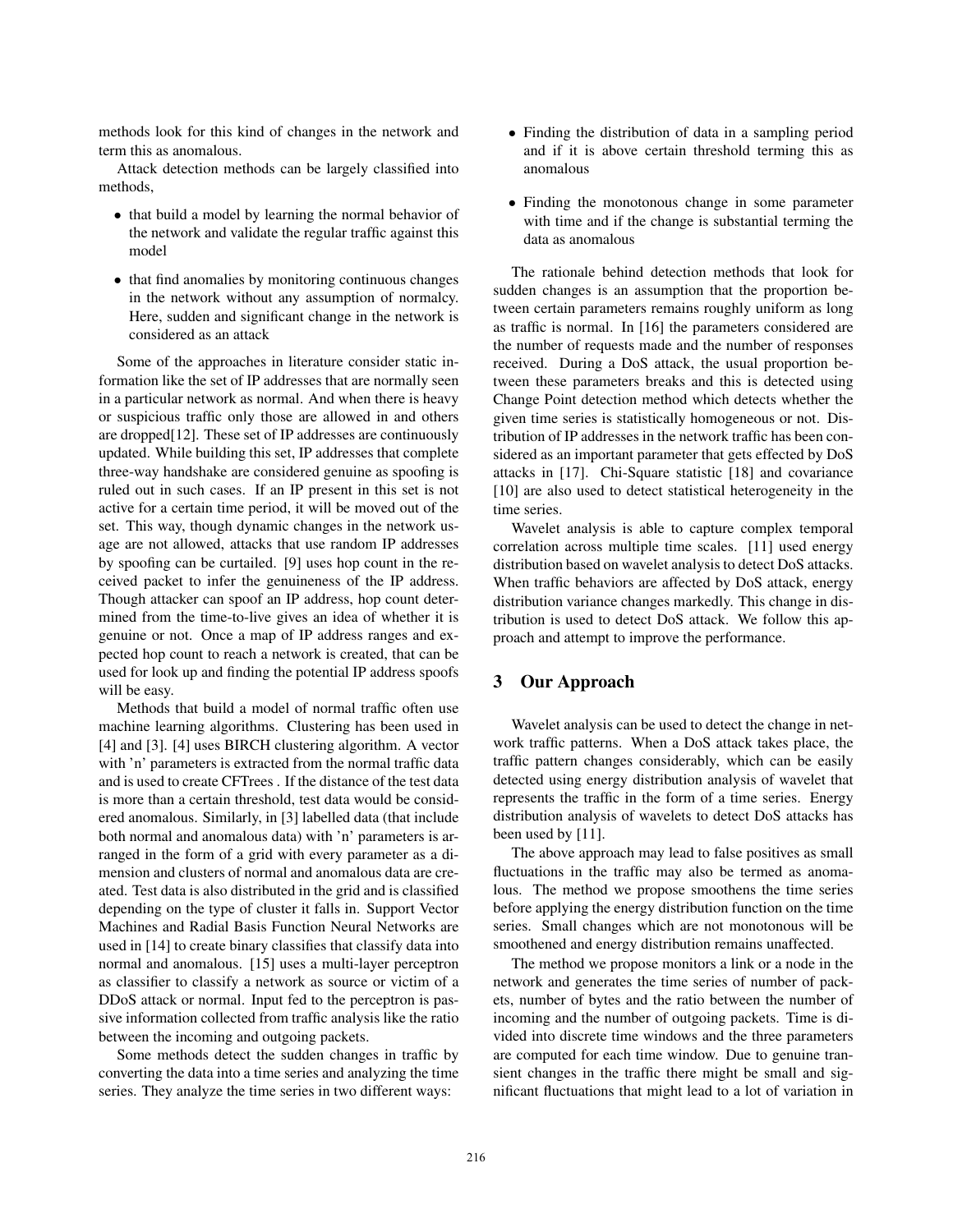the values that represent the above parameters. If we analyze this data without normalizing, that might result in lot of false positives. To handle this, we propose normalization using exponential smoothing average for each parameter. The time series of all the parameters is smoothened giving different weights to history and to the recent past. There is a possibility of reducing the impact of an attack due to this smoothing. But, as we look for the monotonous increase in values, even though small, an attack will be captured early enough.

Once we produce a time series, it is analyzed using energy distribution analysis of wavelets. The energy distribution function captures the gradual growth in the time series into a spike very early. There will be significant difference in energy distribution between consecutive time windows during the early stages of attack. This can be flagged as anomalous. The following sections explain the method we followed in detail.

## **3.1 Generation of a Time Series**

Network traffic can be represented in the form of a time series considering some of the traffic parameters such as number of packets or number of bytes passing through a line per unit time. Apart from this, parameters like number of connection requests (in case of attacks based on TCP), proportion between incoming and outgoing packets, other protocol dependent parameters are also considered. We computed the number of bytes passing through a line closest to victim and converted the traffic into a time series considering 100 milli-seconds as unit time.

#### **3.2 Exponential Smoothing**

When the wavelet analysis is done on traffic that is represented in the form of a time series, small and sudden genuine changes in the traffic also effect the result drastically. Instead of the actual values, if moving average is considered to smoothen the changes, effect of the small aberrations can be contained. In exponential smoothing the most recent observation gets a little more weight than 2nd most recent, and the 2nd most recent gets a little more weight than the 3rd most recent, and so on. The simple exponential smoothing (x) model accomplishes this. Let  $\alpha$  denote a "smoothing" constant" (a number between 0 and 1) and let S(t) denote the value of the smoothened series at period t. The following formula is used recursively to update the smoothened series as new observations are recorded where  $Y(t)$  is the last smoothened value and S(t-1) is the current observation.

$$
S(t) = \alpha Y(t) + (1 - \alpha)S(t - 1)
$$
\n(1)

The value of  $\alpha$  decides how much weight-age should be given to the history and how fast the average should be

moved according to the latest changes. We used 0.3 for the  $\alpha$  value. Another advantage of exponential smoothening is that it can be computed in real time with very less computation, and it does not depend on data of future time periods and doesn't handle too much data.

#### **3.3 Energy Distribution**

Once the smoothened time series data is collected, this data can be represented in the form of a wavelet. Wavelet uncouples the scaled traffic into several components. Energy distribution among these components brings out the difference between neighboring components and correlation among them.Energy distribution function decomposes the original wave form into approximation and detail. Approximation can be decomposed further recursively into second level of approximation and detail. This process can be done multiple times to generate wavelet decomposition tree.

Energy distribution function takes the decomposition tree and computes the distribution of energy among different components. When the variation in the time series is less, the distribution of energy in a time window will not change significantly with time. When the traffic is anomalous, time series will capture the anomaly and the same will appear as variation in the energy distribution. If we observe the difference in distribution of energy between two consecutive time windows, it will be high when the traffic is anomalous.

The energy distribution is applied on the smoothened data, by creating time windows of fixed size. Each time window contains a fixed number of time slots. Window size is one of the critical parameters in the detection of the attack. If it is small then it will raise false alarms on small fluctuations. If it is very large then it may miss the fluctuations due to malicious data. The windows are created with a time overlap between two consecutive windows, so that the growth of traffic is captured right at the beginning of the attack. The amount of overlap is also an important parameter, as too much overlap will absorb the effect of variation and too less overlap may not show the variation at all.

The energy distribution for each window is calculated and the difference between the energy distribution of two consecutive windows is considered for the detection of the attack. If the variation in the energy distribution is constantly increasing for the last few windows then it can be considered as beginning of an attack. [11] uses a threshold for the difference of energy distribution in two consecutive time windows to detect an attack. There is a possibility of false positives with this approach as even when there is a variation in energy distribution between only two windows in the entire time series, it will be flagged as an attack. This can be improved by observing the difference in energy dis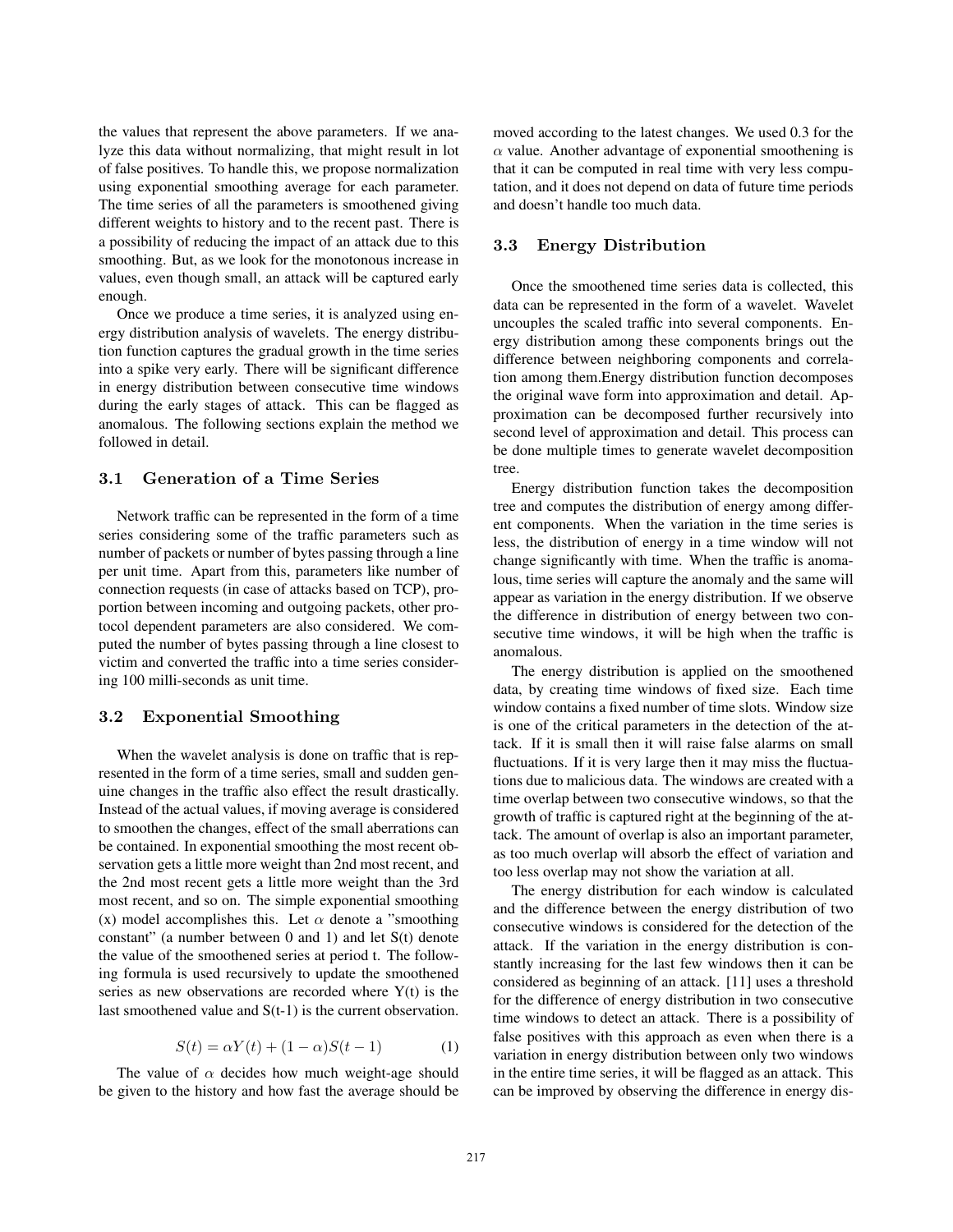tribution for few time windows in a series and if the distribution changes and remains constant for a few time windows, it indicates the gradual growth which is possibly the result of an attack. If the distribution changes and again comes back to normal, that might be due to a flash event.

### **4 Simulation Environment**

We have created networks of 100 and 200 nodes using NS2 (Network Simulator) [2]. The simulation includes three level hierarchical network which was created using GT-ITM Topology Generator [5]. All nodes in the network will be participating in the generation of traffic. The traffic generated is CBR application based. The attack simulated is an UDP flood attack, which is common when attacking DNS servers.

The simulation was repeated with various configuration for network size, simulation time, number of attacks, number of attacking machines. Two hierarchical networks of size 100 and 200 were created for purpose of simulations. The attack was simulated by randomly selecting a few nodes ( 10 to 15 ) as attacker nodes and attacking one machine by creating many flows and sending many packets to victim machine. The logs on the bottleneck link were used for detection of attack. Simulations with one and two attacks in given time interval were conducted. Simulation time was varied from 500 seconds to 6000 seconds to simulate attacks with various intensities.

## **5 Results and Discussion**

Fig.1 shows the attack scenario. Duration of simulation is 6000 seconds. Attack starts at 3200 seconds and continues up-to 5000 seconds. From the figure it is evident that there is a peak at 4500. Attack should be detected much before that peak to take preventive actions against the attack.

#### **5.1 Early Detection**

Though the attack started after 3200 seconds, traffic peak is observed only at 4500 seconds. If the data is analyzed looking for peaks in the traffic, detection would have been possible only after 4000 seconds. But, analysis of time series using the energy distribution variation in the consecutive time windows detects the attack around 3700 seconds, much before the peak of attack, which is evident in Fig.1. Third part of Fig.1 shows the graph of energy distribution variation with SES, where the attack can be detected earlier compared to the second part of Fig.1.



**Figure 1. Early Detection**

#### **5.2 Effect of smoothing for different Window Sizes**

Window size considered for finding the energy distribution is very critical. In Fig.2 and Fig.3 the window sizes used are 1000 and 600 seconds respectively. These graphs show the variance in energy distribution of consecutive windows. The difference in energy distribution in consecutive windows is plotted against the time. The window size for these graphs is 1000 seconds with overlapping of 1/10th of window size. When the window size is large , analysis of data with moving average and without moving average gave same results which can be observed in Fig.2. But detection of the attack can happen only at around 4000 seconds. To make a little earlier detection possible we should go for a smaller time window. In Fig.3, a smaller time window is considered. The window size for these graphs is 600 seconds with overlapping of 1/10th of window size. The result of the analysis here shows some false positives in case of data without moving average, as data that is not smoothened shows large variation even for a small fluctuation. But, smoothened data absorbs these small fluctuations and shows monotonous growth only when there was an actual attack.

### **5.3 Ratio between in-coming and outgoing packets**

There might be some false positives when the above method alone is used for analysis. For example during some flash events, the traffic suddenly goes up and the destination nodes will be able to respond to the sudden growth in requests. But there will be significant change in the energy distribution when the time-series corresponding to the traf-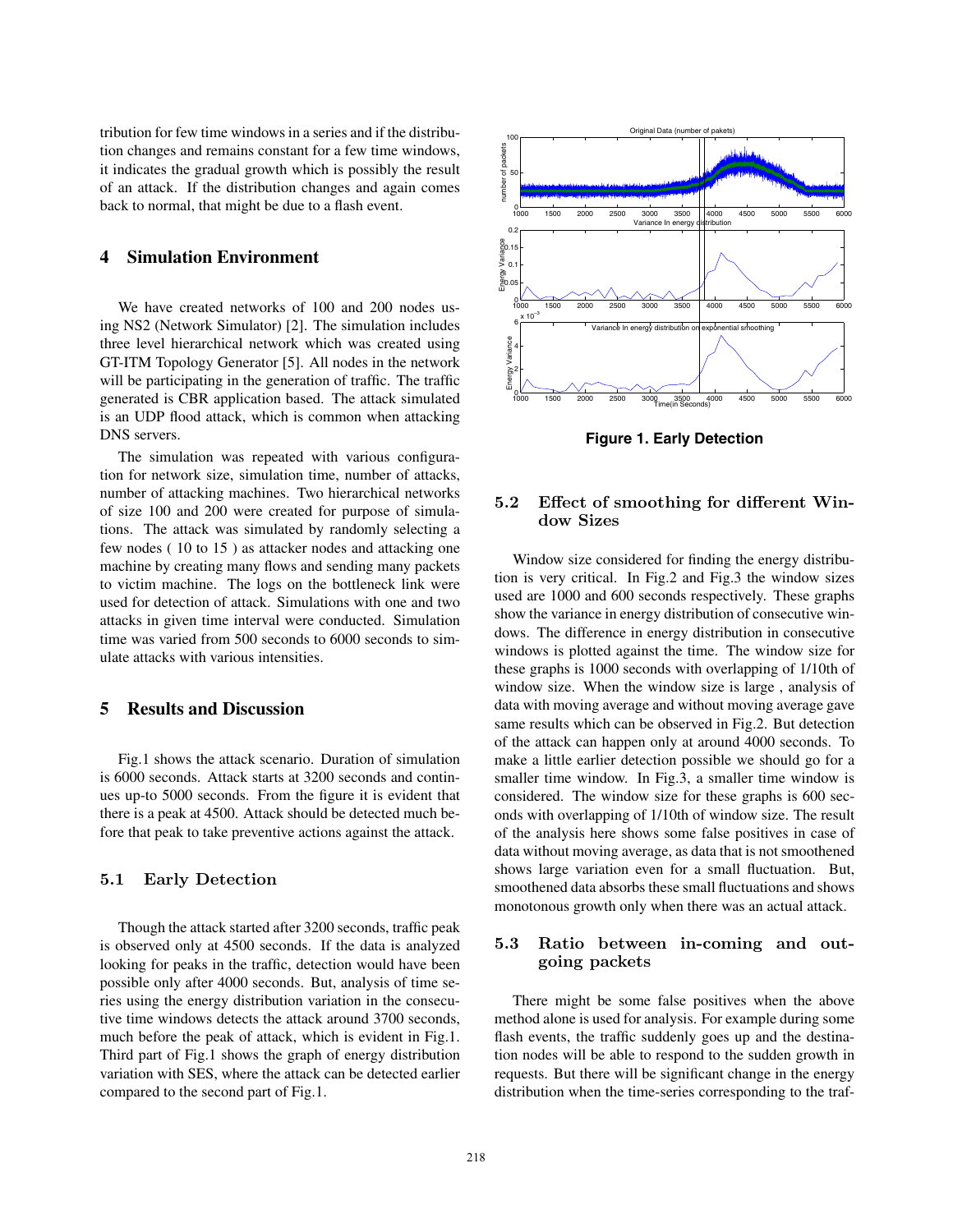

**Figure 2. Analysis with a larger time window (1000 seconds)**

fic is analyzed which will be flagged as anomalous. To reduce these false positives, [16] proposed usage of proportion of in-coming and out-going packets as a parameter that reflects DoS attack. We improve this by analyzing the same parameter using energy distribution variation of the proportion between in-coming and out-going traffic. If the volume of traffic increases but server is able to reply to all the requests, then the ratio of in-coming and out-going packets will not change much. Only if server is not able to respond to many requests, then this ratio will change as incoming traffic will increase considerably over outgoing traffic. So this parameter can reduce false positives when volume of traffic is increased, but server is able to reply to all the requests. In Fig.4, the volume of traffic is increased, but server is responding to all requests. So though variation in energy distribution of number of packets is showing a spike, but variation in energy distribution of ratio of in-coming to out-going packets is not showing the similar spike, stating that it is just increase in volume of traffic, but not an attack, thus reducing false positives.

The method we used can analyze the data as it arrives, so it can work in near real time. The response time is decided by the parameters like window size and the extent of overlap of windows. This method used more than one parameter and that increases the confidence of the decision. If we use just one parameter, the case with many of the existing solutions, that parameter might reflect a specific situation very well, but when it comes to handling real life data, it might lead to many false positives. If the attacker is aware of the parameter that is being used, there might be some ways to circumvent and realize the attack. But when many parame-



**Figure 3. Analysis with a smaller time window (600 seconds)**

ters capture the behavior, it would be difficult to circumvent all of them.

In our simulation we captured the behavior of the network using three parameters, number of packets, number of bytes and proportion between number of in-coming and out-going packets.

# **5.4 Performance**

Table.1 and Table.2 show the behavior of the proposed method for various lengths of time windows and different overlappings between consecutive time windows. Time windows considered are 100, 150 and 200 seconds with overlapping of 50%, 80% and 90%. Table.1 shows the results without SES and Table.2 with SES. 10 attacks had been done during the simulation. Number of true and false positives are represented as N/M where N is the number of true positives and M is the number of false positives. It is evident from the tables that analysis after SES gives better results, both in terms of reducing false positives and increasing true positives.

| Overlap | 50% | 80% | 90%  |
|---------|-----|-----|------|
| 100     | 8/1 | 9/1 | 9/1  |
| 150     | 8/1 | 8/2 | 8/1  |
| 200     | 6/1 | 8/0 | 10/1 |

Table.1 Results without performing SES

| Overlap | 50% | 80%  | 90% |
|---------|-----|------|-----|
| 100     | 9/0 | 10/0 | 9/1 |
| 150     | 9/1 | 10/1 | 9/1 |
| 200     | 8/1 | 9/1  | 9/1 |